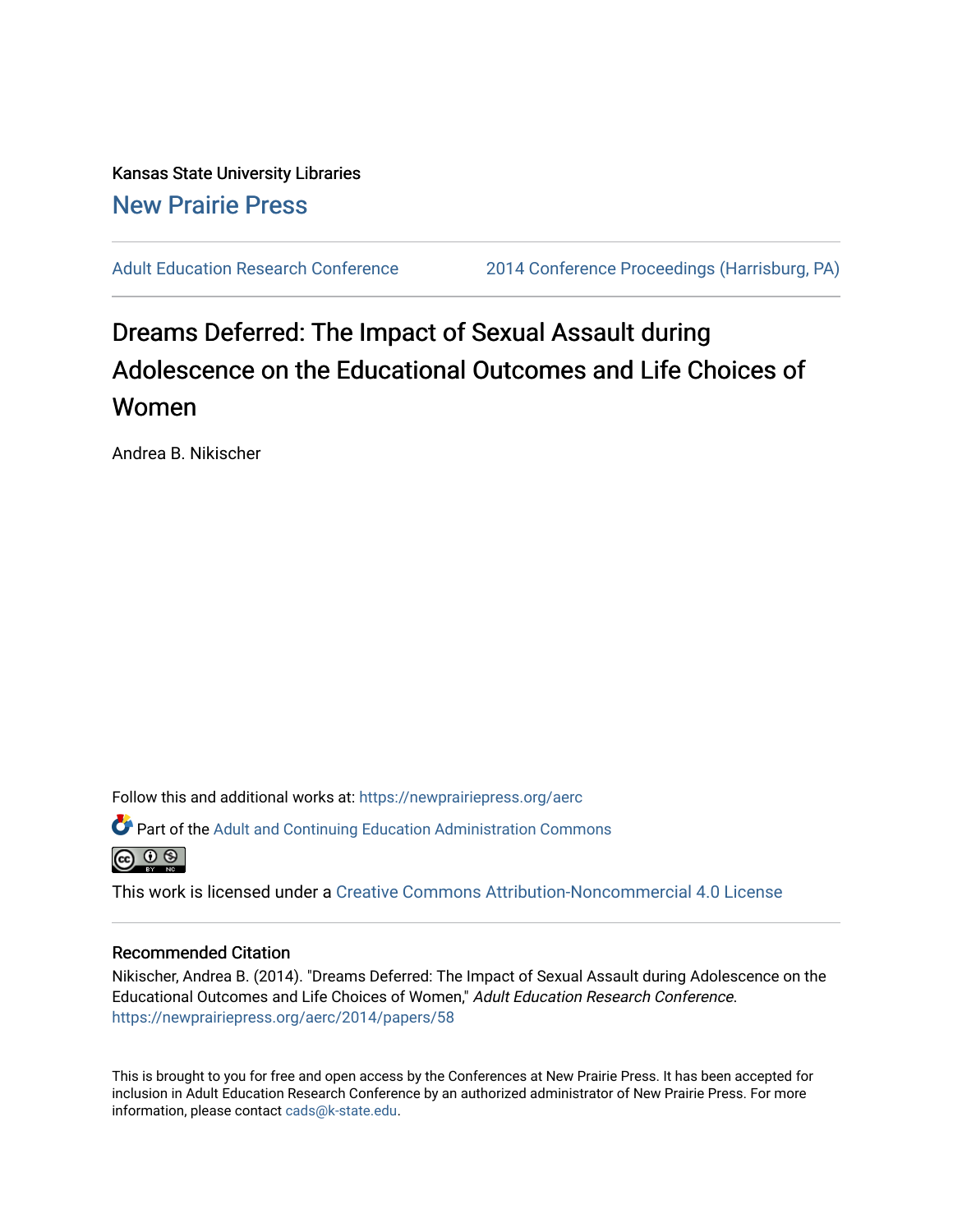# **Dreams Deferred: The Impact of Sexual Assault during Adolescence on the Educational Outcomes and Life Choices of Women**

Andrea B. Nikischer SUNY Buffalo State College, USA

Keywords: Qualitative, sexual assault, life pipeline

**Abstract:** This paper explores the impact of sexual assault on the educational outcomes and life choices of women. Findings indicate that sexual assault during adolescence negatively impacts movement through the life pipeline in adulthood. Best practices for addressing sexual violence in adult education are discussed, and recommendations for future research are offered.

 Sexual violence is an epidemic. Millions of women in the United States have been or will be sexually assaulted during their lifetime. Nearly one in five (18.3%) women in the U.S. has been the victim (survivor) of a completed or attempted rape (Black, et. al, 2011). The majority of these survivors were assaulted as adolescents or young adults. "Most female victims of completed rape (79.6%) experienced their first rape before the age of 25; 42.2% experienced their first completed rape before the age of 18 years" (p. 2).

 Myriad quantitative research exists illustrating the devastating impact that sexual assault can have on a survivor's physical and mental health, including the development of major depression/suicidal ideation, Post Traumatic Stress Disorder, eating disorders and substance addiction/abuse (see Black, et. al, 2011; Koss, Heise, & Russo,1997; Ullman & Najdowski, 2009; National Center for Victims of Crime & Crime Victims Research and Treatment Center, 1992). Albaugh & Nauta (2005) found that among adult women, the previous experience of "sexual coercion" is negatively associated with three aspects of career decision self-efficacy, even after controlling for symptoms of depression. "Sexual coercion was significantly negatively associated with participants' confidence in their ability to engage in accurate selfappraisal, their ability to select goals, and their ability to problem solve when faced with career decision-making challenges" (p. 296).

 Unfortunately, little qualitative research about sexual violence exists to uncover the deeper meaning behind the statistics. The work of Horsman (2000 & 2006) is a notable exception. In Too Scared to Learn (2000), Horsmon examines the perceptions of adult literacy educators. Her data illustrate that a history of interpersonal violence can negatively impact engagement with education and educational outcomes. In a later article, Horsman (2006) uses data from her previous study of literacy practitioners, and her previous research with adult literacy students, to uncover the ways that interpersonal violence can inhibit success in literacy programs. Ultimately, she argues that a history of violence can make students feel that they are "too stupid" to learn. In both pieces, Horsman stresses that there is a need to address interpersonal violence within adult education curricula.

# **The Research**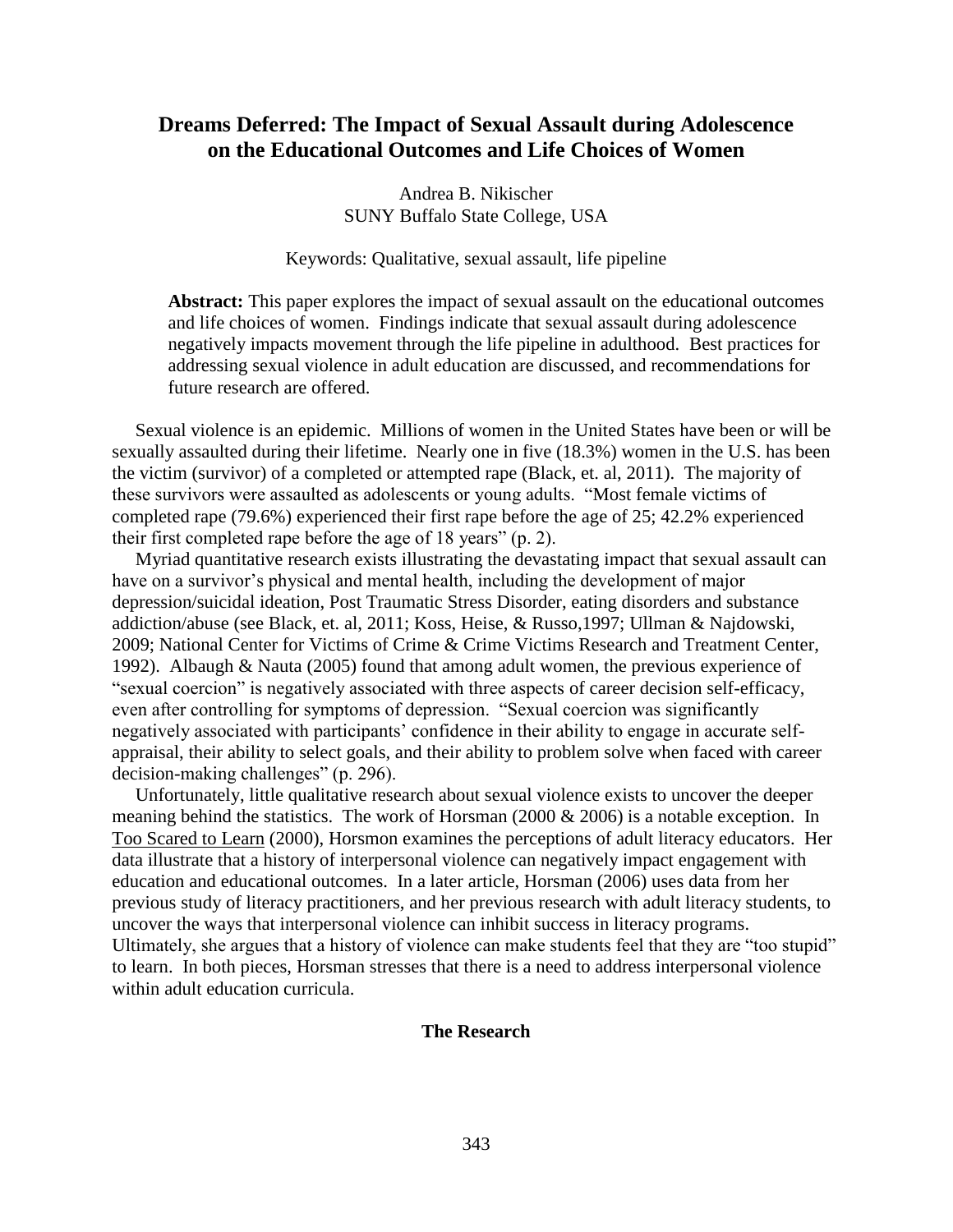This paper presents data from a qualitative study<sup>10</sup> which builds on the previous body of related research. While nearly all research on the impact of sexual violence has been quantitative, this qualitative study privileges the voices of survivors of sexual assault. In-depth interviews with eight women<sup>11</sup> over the age of 21 who were sexual assaulted while under the age of 18 were conducted. Using an innovative interviewing technique, Ethnographic Longitudinal Reflection  $(ELR)^{12}$ , each participant was able to deeply reflect on the impact of sexual violence on their physical and emotional health, and on their personal choices, including those related to education and career. All interviews were transcribed and hand coded, and salient themes were identified from the data.

#### **The Findings**

 In line with previous research on the impact of sexual violence, the survivors in this study shared details of struggles with alcohol and drug use and abuse, eating disorders, cutting and suicide ideation/attempts.

I knew at a certain point that I had lost a lot of weight. Not that I thought I looked very thin, because [after the assault] I thought I looked ugly and fat, but people, my parents started making comments here and there and they would force me to come down to family dinner and, which was a rule in our house, but also they would force me to eat. I think they were catching on that I had a severe problem.

AN: It sounds like you had an eating disorder?

 $\overline{a}$ 

Yes, yes, I was developing a major eating disorder [after the assault]. It was bulimia, with periods of anorexia. There were periods, I mean, it started off as anorexia where I was counting every single calorie and I was exercising in excessiveness. But then it changed to bulimia. This started almost directly after the assault and lasted for years.

\*\*\*\*

Literally every day [after the assault] I thought of suicide. Every single day. I thought, in my mind, that's probably what will happen to me. I probably will end up killing myself.

\*\*\*\*

I never saw a place where I was going to be ok again. I figured ok, this is my life now. This is my life. I'm going to be the survivor of incest. Like to me I just didn't see any kind of light at the end of the tunnel. There was just no hope…It wasn't about me not wanting to live anymore, I wanted to die. I feel there is a crossover in suicide. Not wanting to live- ok, that sucks. Wanting to die means consciously seeking death. Everything that I was about was about wanting to die…I had my method picked out. I was going to slash my wrists because I felt like that was the best way…bleeding to death seemed right.

 The survivors in this study also spoke of extreme drops in grades during high school, and of failures in post-secondary degree programs. They attributed these failures in part to their

 $10$  This study was approved by the University at Buffalo Institutional Review Board. All participants provided informed consent for their participation.

 $11$  The eight women who participated in this study were white, between the ages of 23-38, and from lower-middle to upper-middle class backgrounds.

<sup>&</sup>lt;sup>12</sup> ELR is a five-part qualitative interviewing technique designed to gather reflective longitudinal data from participate perceptions.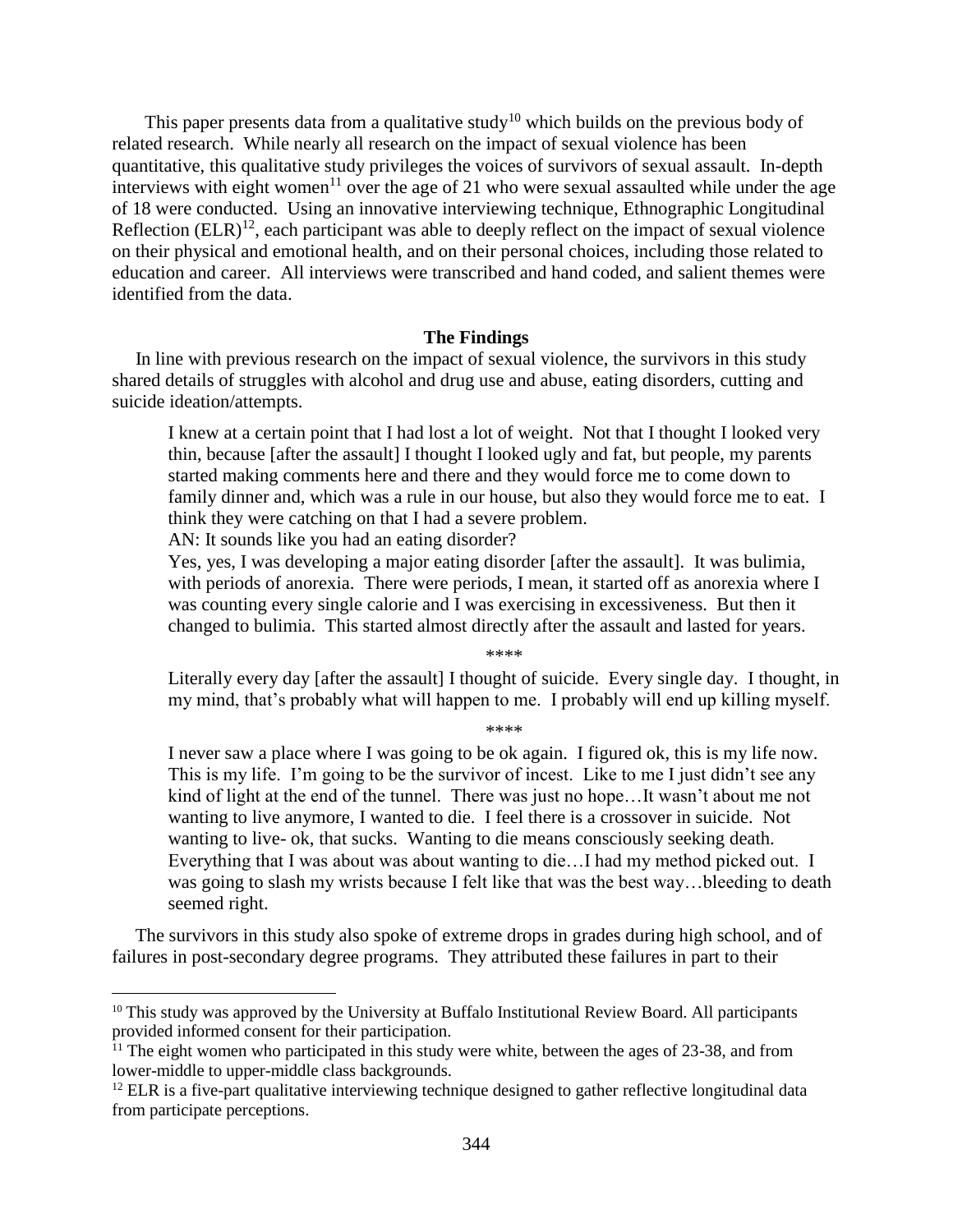struggles with eating disorders, alcohol/drug use and depression and suicide ideation. In line with the findings of Horsman (2006), several survivors also related their difficulties with education to a lack of confidence in their abilities post-assault. Lastly, three survivors spoke about their feelings of fear while attending college. These survivors were literally too scared to learn.

It became a threatening place when I went to college, because I think it, State University, was such a large school, right away I became very anxious being there. I didn't know anybody there, my boyfriend was not there, and I didn't have any friends there. I was overwhelmed by the size of State U and I started being, started having severe panic attacks.

\*\*\*\*

All I can say about it is it is very difficult to study when you are pushing a dresser in front of your door because you are so afraid. So I was completely alone in the house at night, which is my scariest time, so every night would be me pushing my dresser in front of the door to make sure. Here was my thought process: if someone breaks into the house and wants to rape me, they are going to have to get through the dresser and at that point I'll be awake and it won't be a surprise attack and I can do something about it. The hell was when I had to go to the bathroom. So I had to get the dresser away and do the whole thing over again. So I found it very difficult to study.

The challenges the survivors in this study faced in K-12 and higher education caused a ripple effect pulling them off course from their initial career and life goals. Sexual assault impacted all aspects of their life pipeline.<sup>13</sup> Although most of the women interviewed for this study were 10-20 years out of high school, seven out of eight expressed that they were just starting to get back onto a solid education and career path.

 Importantly, data in this study go beyond previous research findings by providing recommendations *in the survivors own words* for the addition of sexual violence programming to schools and educational settings. All eight participants in this study believe that their schools (K-12 and college/university) should have, and could have, provided educational programming on sexual assault. None of the participants recall receiving any such education.

I think I definitely want to give a recommendation for sexual assault education becoming, especially I'd say date rape, becoming more integrated in schools… These kids need to be aware of what could happen, and what to do in those situations. …[Sobbing] I think if I had had that then those kinds of things [the sexual assault] never would have happened... And if it had happened maybe I would have gotten help, been able to go to a hospital and get checked out. I would have known it wasn't my fault. Definitely if programs had been put in place, it would have been a lot easier.

The women in this study believe such educational programming would have helped them to understand that the sexual assault was not their fault, would have given them information about

 $\overline{a}$ 

<sup>&</sup>lt;sup>13</sup> I use the term "life pipeline" to include all aspects of a person's life- education, career, relationships, hobbies, etc. It goes beyond an education or career pipeline to include personal relationships, experiences and choices.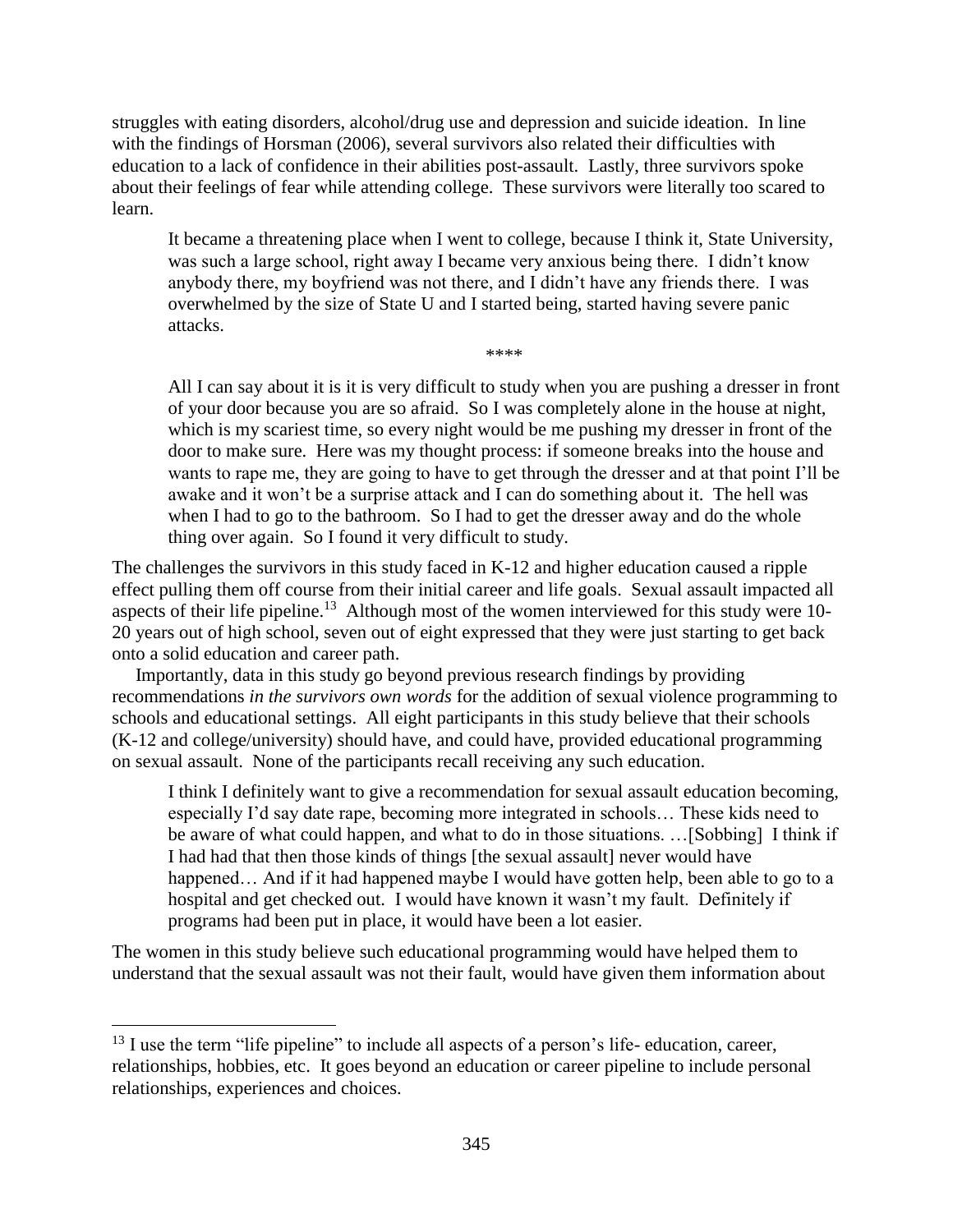how and where to seek help, and in some cases, may have helped them to avoid becoming a victim.

I think schools have got to be the ones to educate the kids, at least to some degree, about sexual abuse. They have to and who is to say how young is too young to start that, because it needs to be at any age and so, yeah I probably would have sought somebody out to help stop it, if I knew that I could… If there was somebody at school who had come in and educated us and said, "If this kind of thing is happening, then you need to do this." And I think kids might have a tendency to go to a neutral party for help… that if you had somebody to go to at school that you would. You would go for help.

 Beyond educational programs related specifically to sexual assault, many of the women in this study related that they would have benefitted from education on sex, sexuality and healthy sexual behaviors.

I think there should have been classes about it before, about sexual violence, what's appropriate and what's not. Really learning about sex, people's control and what is ok and what's not. What is stepping over boundaries and what's not. What are, you know, things you can say and don't say and things you should look for and listen for. Like someone saying no…

These women perceive that their education about sex was lacking, and in some cases actually harmful to their health and well-being. Their beliefs are supported by Elia (2000), who makes the case for comprehensive sexuality education.

…sexuality education could be expected to help reduce the incidence of sexual harassment, sexual coercion and rape… Sexuality education could be enormously helpful in making clear the issues associated with sexual consent and in teaching rape prevention (p. 343).

# **Best Practices for Adult Education**

 The survivors interviewed for this research study generously volunteered to share the intimate details of the most painful parts of their life. Why? These women wanted to use their voice to help. They hoped their experiences would shed new light on the long-term impact of sexual violence, and further, they hoped that their recommendations would be heard by policymakers, social workers, and educators across the country (and around the globe). These women believe that K-12 schools, colleges/universities and adult education programs have an ethical responsibility to assist survivors of sexual violence. Based on their recommendations, K-12 schools, colleges/universities and adult education programs, including those available within work settings, must actively address sexual and interpersonal violence, and healthy sexual relationships. Educational programming and counseling/support services related to sexual violence should be available and well-publicized, for students, program participants and employees.

 Ignoring sexual violence because it is a difficult or sensitive topic is simply not in the best interest of students and program participants. Adults entering education programs bring with them all of the experiences they have had in their lives to date. It is impossible to separate the adult student from their past, and in fact, it is poor practice to try to do so. Adult educators must become knowledgeable about the potential impacts of sexual violence on the lives of their students, so that they may be prepared to identify students struggling with the aftermath of sexual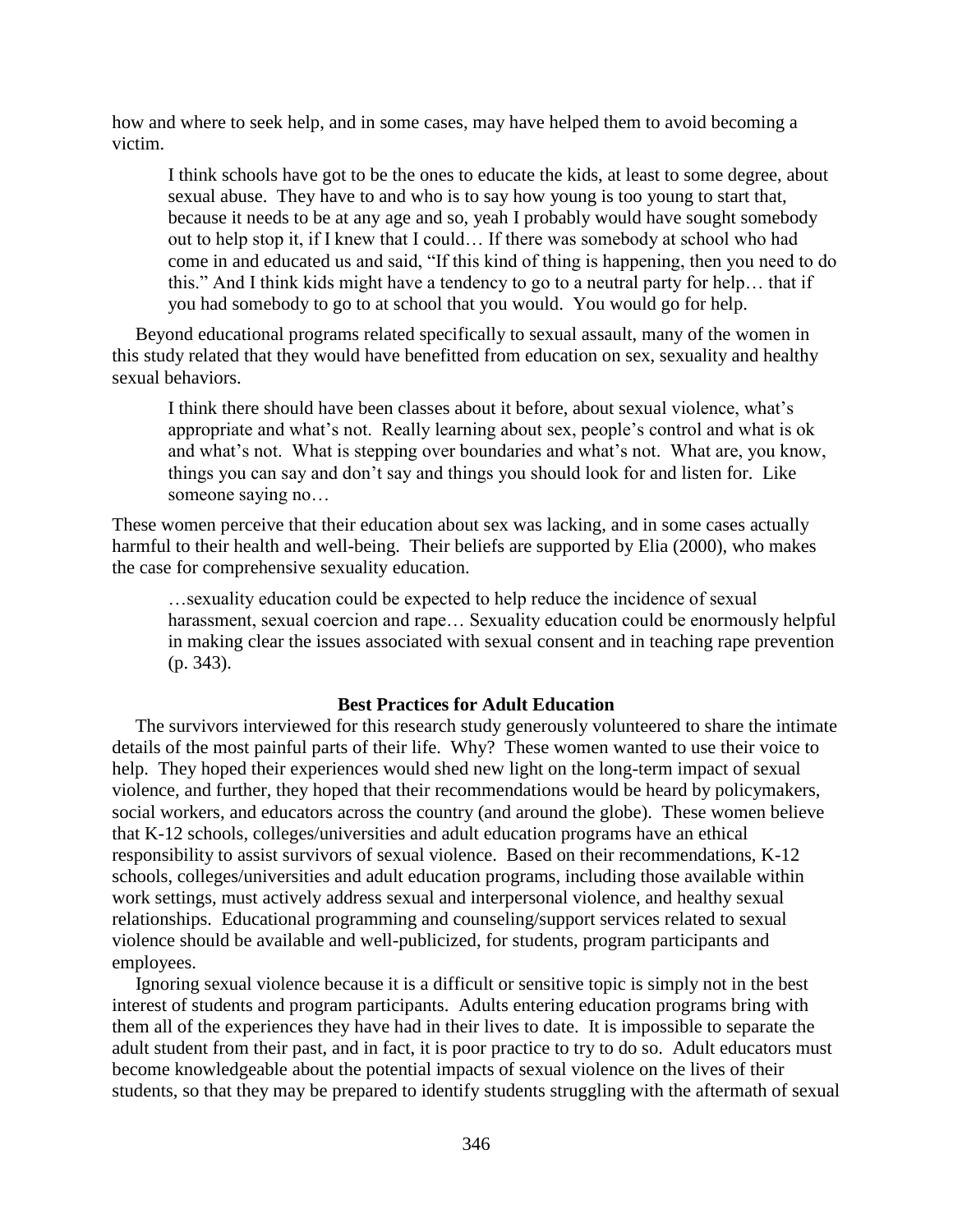assault/abuse, and further, so that they may be able to incorporate previous experiences with violence into course work in appropriate, safe and meaningful ways. A wide variety of materials on sexual assault and abuse are available from government and non-profit organizations via the Internet (for example see Rape, Abuse, and Incest National Network (RAINN); Rape Prevention and Education (RPE) Program (CDC); National Sexual Violence Resource Center (NSVRC). In addition, Horsman (2000) provides extensive information about educational activities used with survivors in adult literacy programs. Additional models for working with survivors of sexual violence in educational programs should be developed and shared with the adult education community.

#### **Future Research**

 While this research study offers compelling data about the impact of sexual violence on movement through the life pipeline, the sample was small and limited. Additional qualitative research studies examining the impact of sexual violence on movement through the life pipeline should be conducted with female survivors from diverse racial and ethnic backgrounds, and with boys and men. Research on adult education programs and practices that address sexual violence would also be highly valuable.

#### **Final Thoughts**

 Sexual violence during adolescence has the power to radically alter a person's movement through the life pipeline, impacting educational outcomes, career choices, and personal relationships and behaviors. Surviving sexual violence caused most of the women in this study to defer their dreams for education and career. Adult educators in a variety of different roles have the ability to positively impact the lives of such survivors, to help them get back on to a positive life course. It is critical that adult educators understand the ways in which sexual assault and abuse can impact a person's life, including their engagement with education and career. Beyond helping individual survivors, adult educators have the power to create meaningful changes in society related to sexual violence policies, programs and services. Ultimately, addressing sexual violence should become a priority in the adult education field.

# **References**

- Albaugh, L. M. & Nauta, M. M. (2005). Career decision self-efficacy, career barriers, and college women's experiences of intimate partner violence. *Journal of Career Assessment* v13 n3 p. 288-306.
- Black, M., Basile, K., Breiding, M., Smith, S., Walters, M., Merrick, M., Chen, J. and Stevens, M. (2011). The national intimate partner and sexual violence survey: 2010 summary report. *National Center for Injury Prevention and Control, Centers for Disease Control and Prevention.* Atlanta: GA.
- Centers for Disease Control and Prevention. (2011). *Surveillance Summaries*. MMWR 2012:61 (No. SS-4).
- Elia, J. (2000). The necessity of comprehensive sexuality education in the schools. *The Educational Forum* v64 n4 p.340-347.
- Horsman, J. (2000). *Too Scared to Learn: Women, Violence and Education.* Lawrence Erlbaum Associates, Inc: NJ.
- Horsman, J. (2006). Moving beyond ''Stupid'': Taking Account of the Impact of Violence on Women's Learning. *International Journal Of Educational Development*, *26*(2), 177-188.